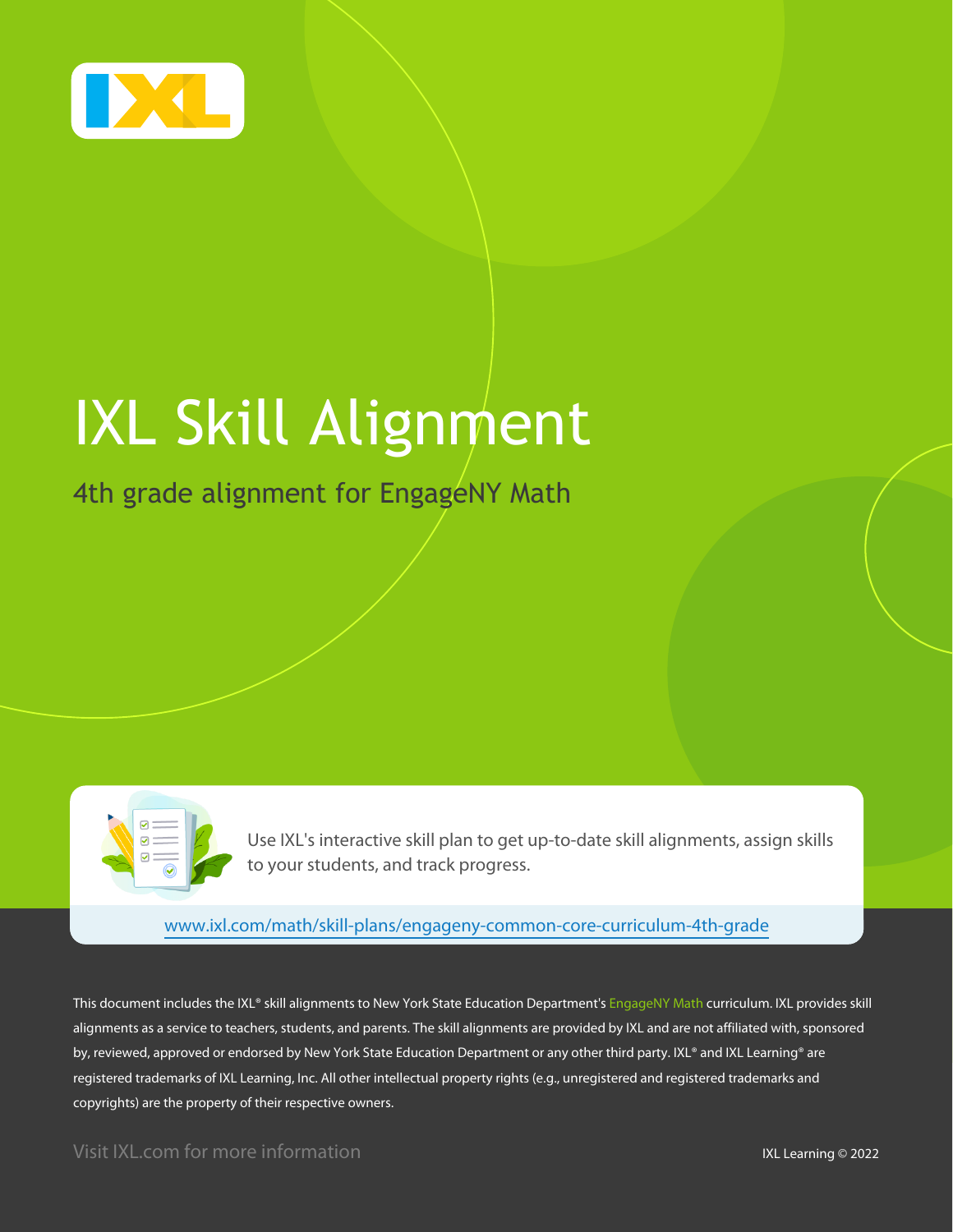

## Place Value, Rounding, and Algorithms for Addition and Subtraction

| <b>Textbook section</b>                                | <b>IXL skills</b>                                                                      |
|--------------------------------------------------------|----------------------------------------------------------------------------------------|
| Topic A: Place Value of Multi-Digit Whole Numbers      | 1. Convert between standard and expanded<br>form M5V                                   |
|                                                        | 2. Writing numbers up to one million in words:<br>convert digits to words 7WT          |
| <b>Topic B:</b> Comparing Multi-Digit Whole Numbers    |                                                                                        |
| <b>Topic C:</b> Rounding Multi-Digit Whole Numbers     | 1. Rounding: up to millions place E6V                                                  |
|                                                        | 2. Estimate sums VMD                                                                   |
|                                                        | 3. Estimate sums: word problems SB9                                                    |
|                                                        | 4. Estimate differences QJY                                                            |
|                                                        | 5. Estimate differences: word problems GWS                                             |
|                                                        | Also consider                                                                          |
|                                                        | • Estimate products: word problems WGL                                                 |
|                                                        | Estimate sums, differences, products, and<br>$\bullet$<br>quotients: word problems CRD |
| <b>Topic D:</b> Multi-Digit Whole Number Addition      | 1. Add two numbers up to seven digits PFA                                              |
|                                                        | 2. Add two numbers up to seven digits: word<br>problems KJU                            |
|                                                        | 3. Add 3 or more numbers up to millions ZMC                                            |
| Topic E: Multi-Digit Whole Number Subtraction          | 1. Subtract numbers up to seven digits VPX                                             |
| <b>Topic F:</b> Addition and Subtraction Word Problems |                                                                                        |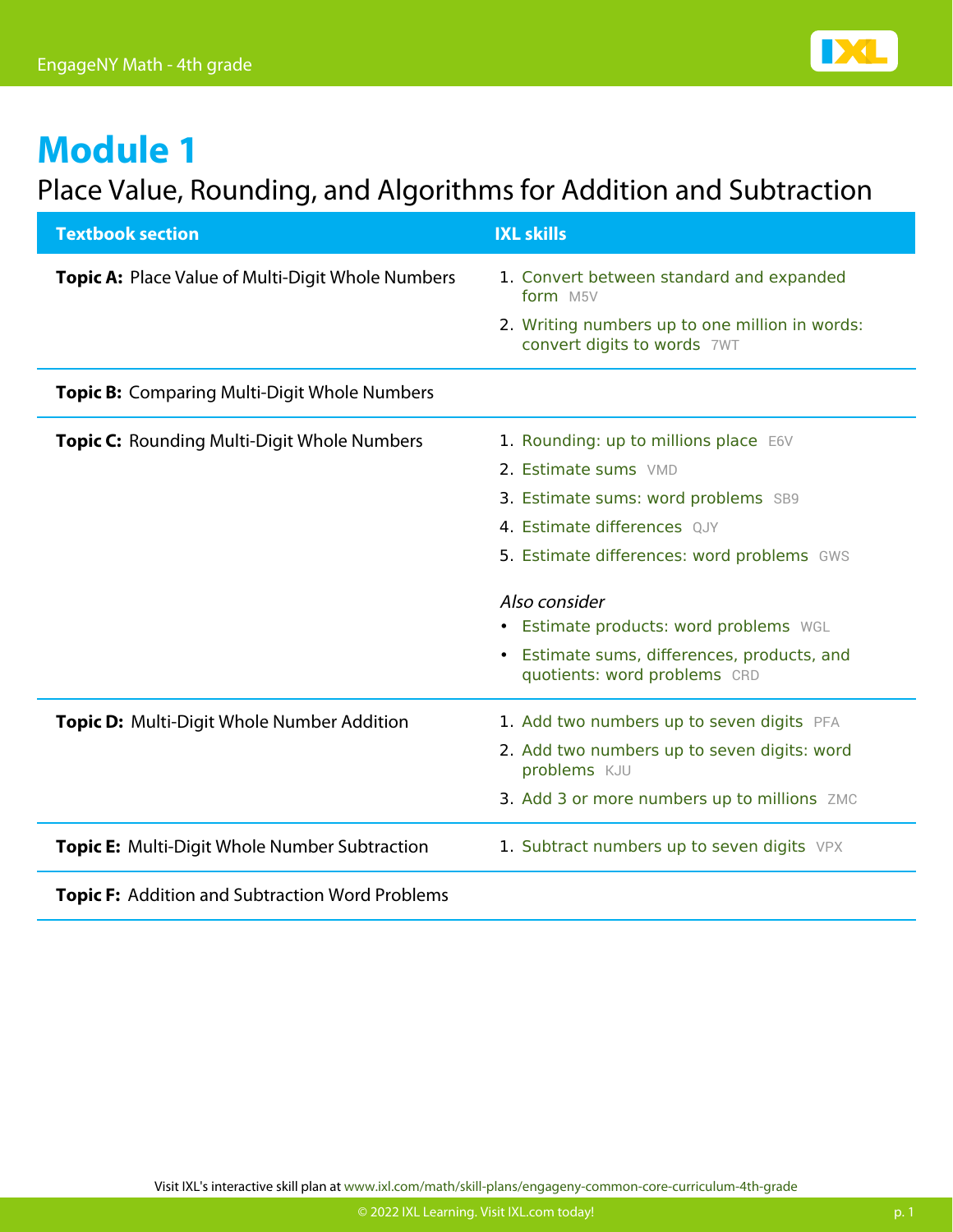

#### Unit Conversions and Problem Solving with Metric Measurement

| <b>Textbook section</b>                                | <b>IXL skills</b>                                           |
|--------------------------------------------------------|-------------------------------------------------------------|
| <b>Topic A: Metric Unit Conversions</b>                | 1. Compare and convert metric units of<br>length GZM        |
|                                                        | 2. Compare and convert metric units of weight 7RC           |
|                                                        | 3. Compare and convert metric units of<br><b>volume</b> FHV |
| <b>Topic B:</b> Application of Metric Unit Conversions | 1. Compare and convert metric units UL5                     |
|                                                        | Also consider<br>• Which metric unit is appropriate? FPM    |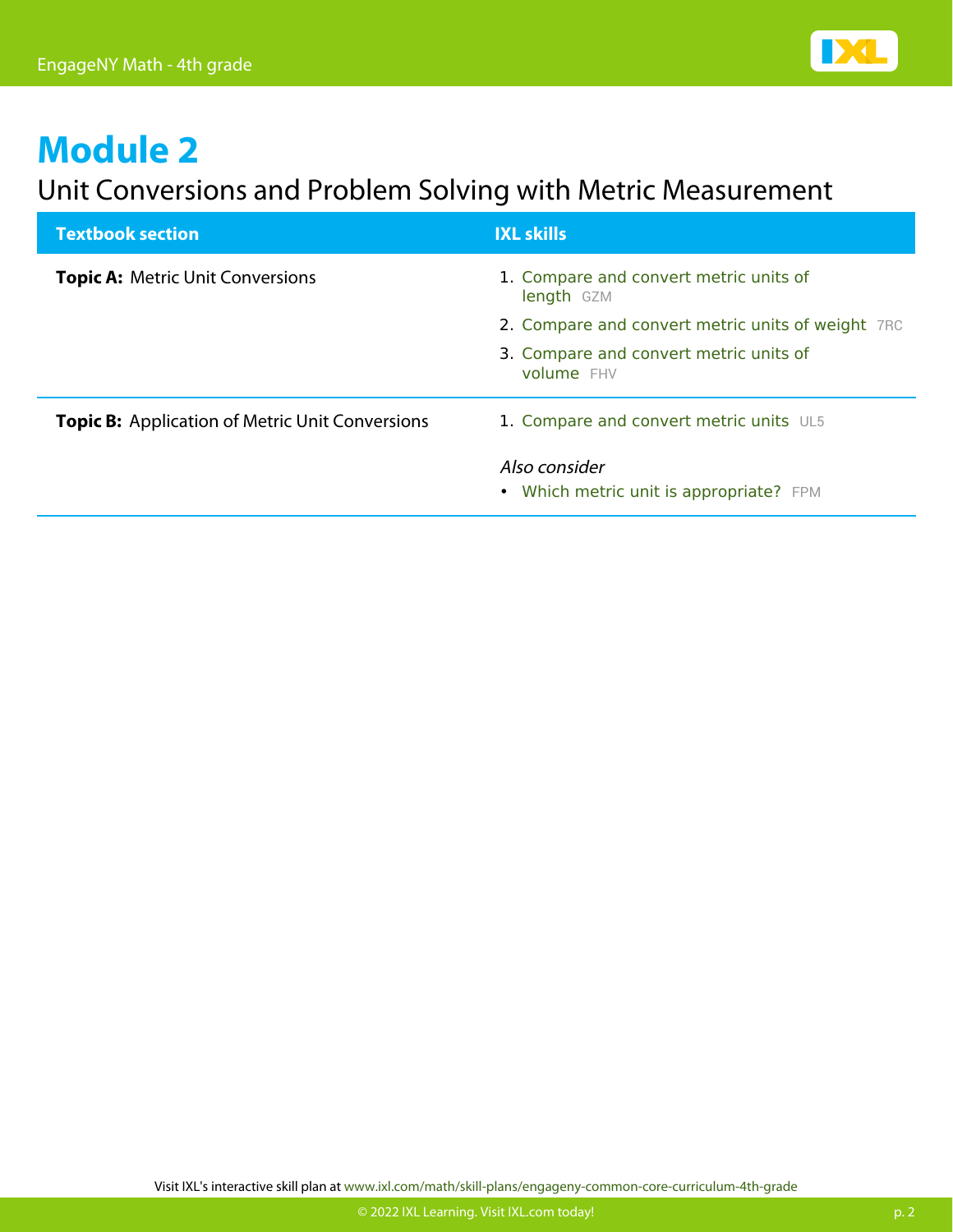

#### Multi-Digit Multiplication and Division

| <b>Textbook section</b>                                                               | <b>IXL skills</b>                                                         |
|---------------------------------------------------------------------------------------|---------------------------------------------------------------------------|
| <b>Topic A: Multiplicative Comparison Word</b><br>Problems                            |                                                                           |
| Topic B: Multiplication by 10, 100, and 1,000                                         |                                                                           |
| <b>Topic C:</b> Multiplication of up to Four Digits by<br><b>Single-Digit Numbers</b> | 1. Multiply 1-digit numbers by 2-digit<br>numbers GDW                     |
|                                                                                       | 2. Multiply 1-digit numbers by 3-digit or 4-digit<br>numbers PPM          |
|                                                                                       | 3. Distributive property: find the missing<br>factor US7                  |
|                                                                                       | Also consider                                                             |
|                                                                                       | Multiply using the distributive property LXG<br>$\bullet$                 |
| <b>Topic D:</b> Multiplication Word Problems                                          |                                                                           |
| Topic E: Division of Tens and Ones with Successive<br>Remainders                      | 1. Divide 2-digit numbers by 1-digit numbers 4T7                          |
|                                                                                       | 2. Divide 2-digit numbers by 1-digit numbers: word<br>problems QMT        |
|                                                                                       | 3. Divide 2-digit numbers by 1-digit numbers:<br>interpret remainders 5WV |
| Topic F: Reasoning with Divisibility                                                  | 1. Prime and composite: up to 20 TNF                                      |
|                                                                                       | 2. Choose the multiples of a given number up to<br><b>12 ENC</b>          |
|                                                                                       | <b>3. Identify factors</b> 2S9                                            |
| Topic G: Division of Thousands, Hundreds, Tens,<br>and Ones                           | 1. Divide 2-digit numbers by 1-digit numbers:<br>interpret remainders 5WV |
|                                                                                       | 2. Divide larger numbers by 1-digit numbers GE8                           |
|                                                                                       | 3. Divide larger numbers by 1-digit numbers: word<br>problems DKK         |
|                                                                                       | 4. Divide larger numbers by 1-digit numbers:<br>interpret remainders J8D  |

Visit IXL's interactive skill plan at [www.ixl.com/math/skill-plans/engageny-common-core-curriculum-4th-grade](https://www.ixl.com/math/skill-plans/engageny-common-core-curriculum-4th-grade)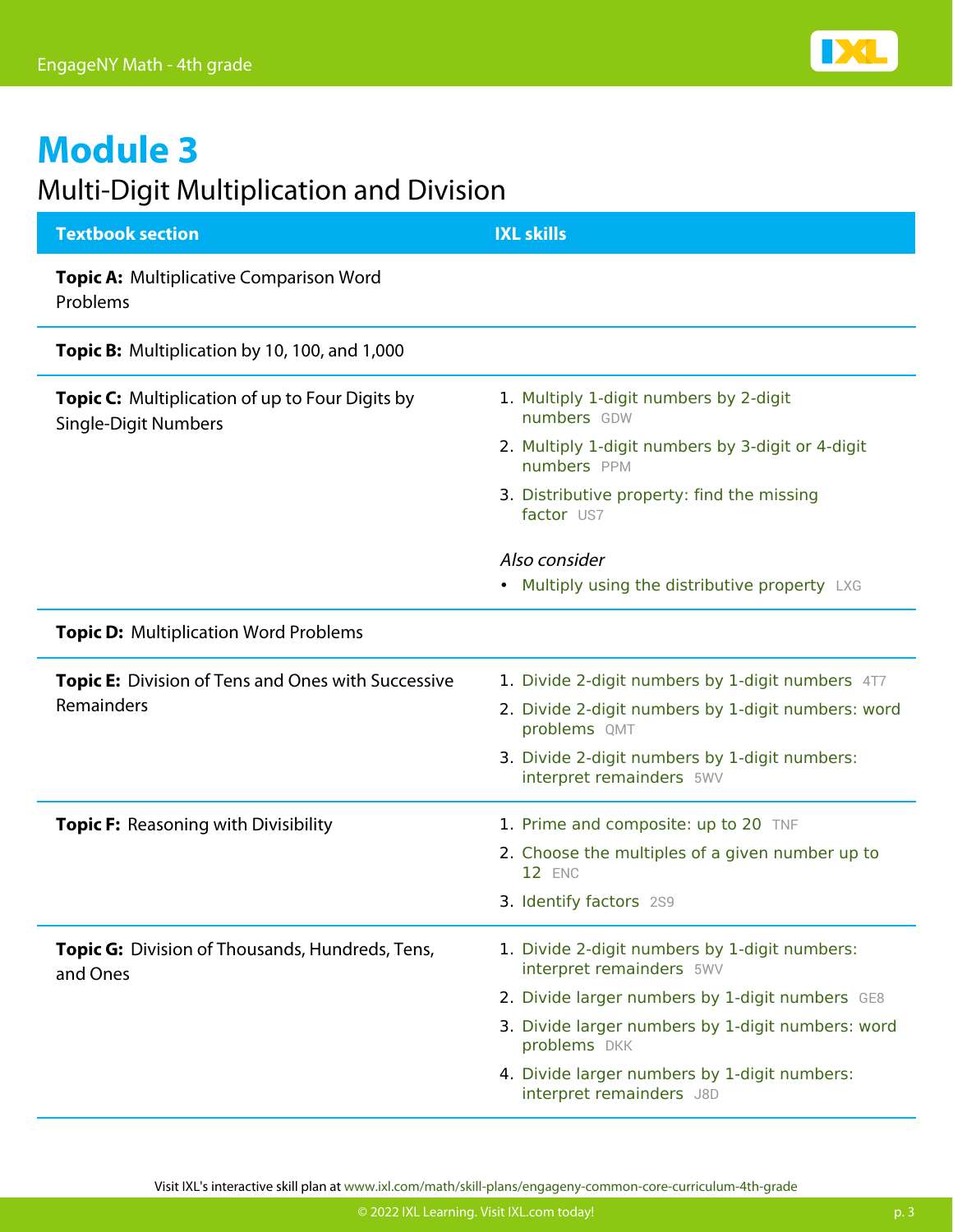

**Topic H:** Multiplication of Two-Digit by Two-Digit Numbers

- 1. [Multiply a 2-digit number by a 2-digit number:](https://www.ixl.com/math/grade-4/multiply-a-2-digit-number-by-a-2-digit-number-complete-the-missing-steps) [complete the missing steps](https://www.ixl.com/math/grade-4/multiply-a-2-digit-number-by-a-2-digit-number-complete-the-missing-steps) [XQ8](https://www.ixl.com/math/grade-4/multiply-a-2-digit-number-by-a-2-digit-number-complete-the-missing-steps)
- 2. [Multiply a 2-digit number by a 2-digit](https://www.ixl.com/math/grade-4/multiply-a-2-digit-number-by-a-2-digit-number) [number](https://www.ixl.com/math/grade-4/multiply-a-2-digit-number-by-a-2-digit-number) [MLC](https://www.ixl.com/math/grade-4/multiply-a-2-digit-number-by-a-2-digit-number)

#### Also consider

• [Multiply a 2-digit number by a 2-digit number:](https://www.ixl.com/math/grade-4/multiply-a-2-digit-number-by-a-2-digit-number-word-problems) [word problems](https://www.ixl.com/math/grade-4/multiply-a-2-digit-number-by-a-2-digit-number-word-problems) [GZG](https://www.ixl.com/math/grade-4/multiply-a-2-digit-number-by-a-2-digit-number-word-problems)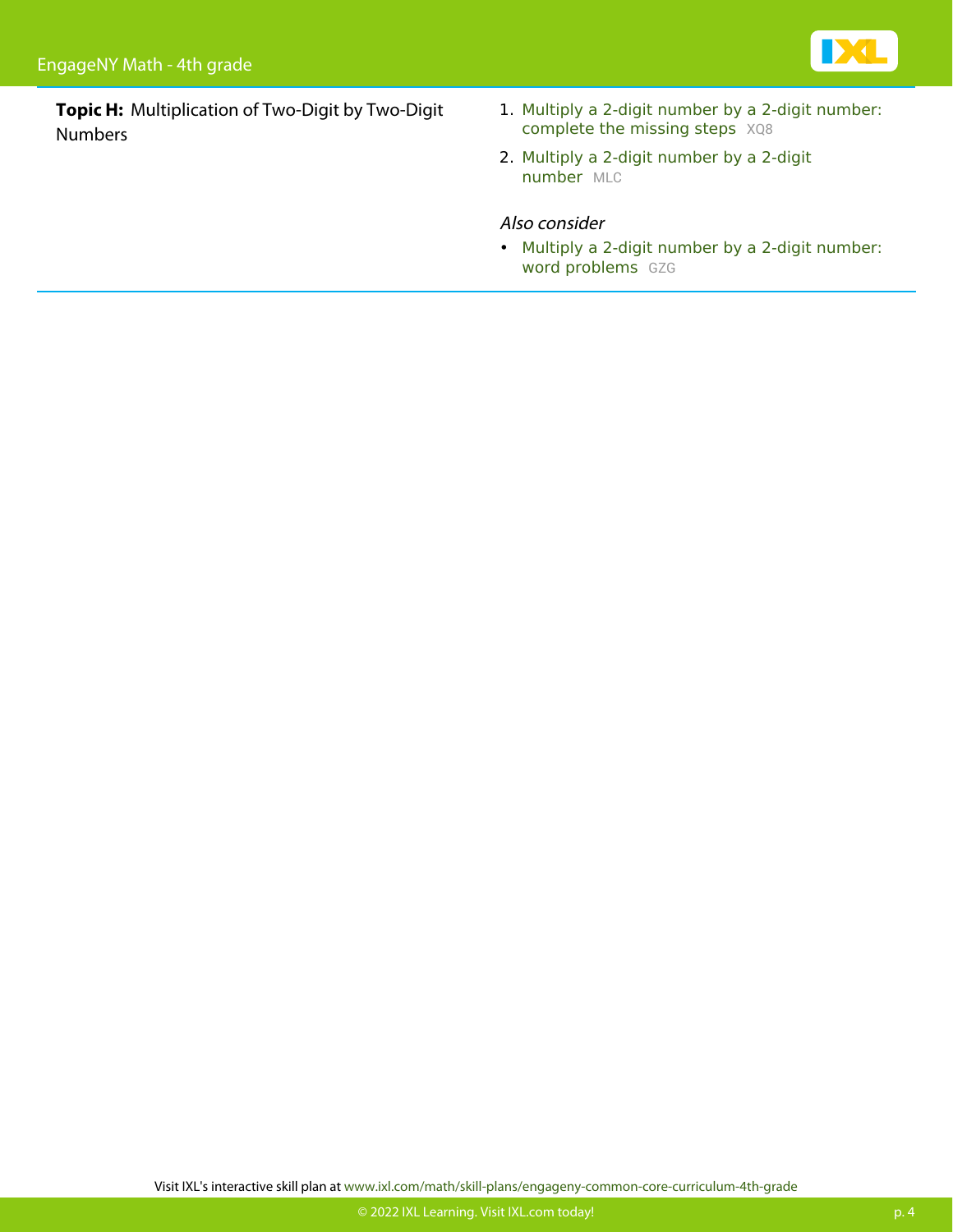

### Angle Measure and Plane Figures

| <b>Textbook section</b>                                                       | <b>IXL skills</b>                                                                                                                                                        |
|-------------------------------------------------------------------------------|--------------------------------------------------------------------------------------------------------------------------------------------------------------------------|
| <b>Topic A: Lines and Angles</b>                                              | 1. Points, lines, line segments, rays, and<br>angles 9MK                                                                                                                 |
|                                                                               | 2. Parallel, perpendicular, and intersecting<br>lines 8VQ                                                                                                                |
|                                                                               | 3. Acute, right, obtuse, and straight angles R5K                                                                                                                         |
| <b>Topic B:</b> Angle Measurement                                             | 1. Angles of 90, 180, 270, and 360 degrees UQV<br>2. Measure angles with a protractor NCN                                                                                |
|                                                                               | Also consider<br>• Estimate angle measurements LUJ                                                                                                                       |
| <b>Topic C:</b> Problem Solving with the Addition of<br><b>Angle Measures</b> | 1. Adjacent angles VJY                                                                                                                                                   |
| <b>Topic D:</b> Two-Dimensional Figures and Symmetry                          | 1. Acute, obtuse, and right triangles 70K<br>2. Scalene, isosceles, and equilateral triangles 5UV<br>3. Classify quadrilaterals A6V<br>4. Identify lines of symmetry 9FD |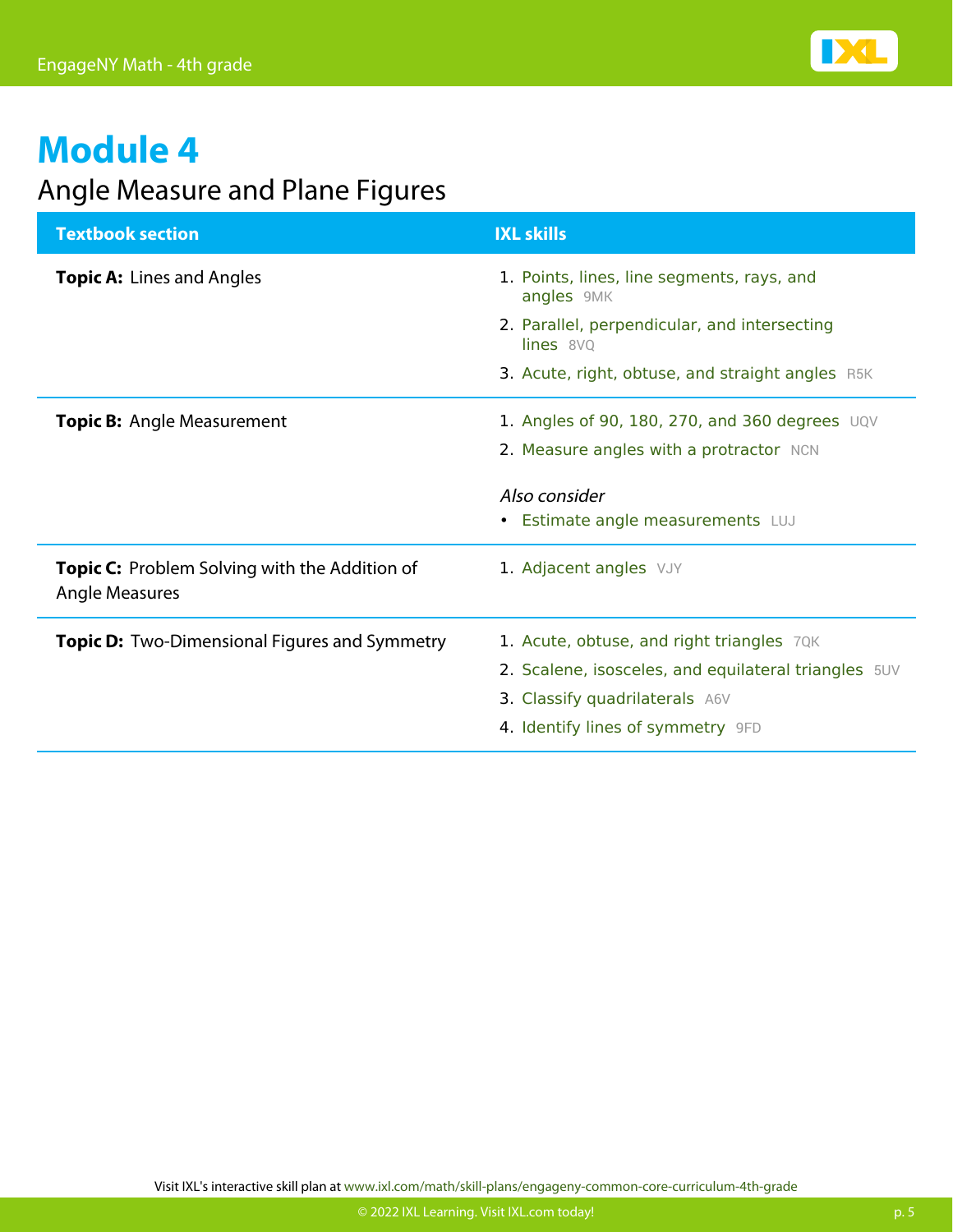

#### Fraction Equivalence, Ordering, and Operations

| <b>Textbook section</b>                                                   | <b>IXL skills</b>                                                                                                        |
|---------------------------------------------------------------------------|--------------------------------------------------------------------------------------------------------------------------|
| <b>Topic A:</b> Decomposition and Fraction Equivalence                    | 1. Decompose fractions into unit fractions XHG<br>2. Decompose fractions N2Z<br>3. Decompose fractions multiple ways UEW |
| <b>Topic B:</b> Fraction Equivalence Using Multiplication<br>and Division | 1. Find equivalent fractions using area models HYC<br>2. Graph equivalent fractions on number lines WQL                  |
|                                                                           | Also consider<br>Identify equivalent fractions GSG                                                                       |
| <b>Topic C: Fraction Comparison</b>                                       | 1. Graph and compare fractions with like<br>numerators or denominators on number lines<br>9XF                            |
|                                                                           | 2. Compare fractions with like numerators or<br>denominators M8E                                                         |
|                                                                           | 3. Benchmark fractions LUS                                                                                               |
|                                                                           | 4. Compare fractions using benchmarks EHJ                                                                                |
|                                                                           | 5. Compare fractions 99U                                                                                                 |
|                                                                           | Also consider                                                                                                            |
|                                                                           | • Compare fractions using models 7XF                                                                                     |
| <b>Topic D:</b> Fraction Addition and Subtraction                         | 1. Add fractions with like denominators using<br>number lines 60H                                                        |
|                                                                           | 2. Subtract fractions with like denominators using<br>number lines MJX                                                   |
|                                                                           | 3. Add and subtract fractions with like<br>denominators using number lines GAK                                           |
|                                                                           | 4. Add and subtract fractions with like<br>denominators FXD                                                              |
|                                                                           | 5. Add and subtract fractions with like<br>denominators: word problems XBR                                               |
|                                                                           | 6. Add and subtract fractions with like<br>denominators in recipes LYR                                                   |
|                                                                           | 7. Add 3 or more fractions with like<br>denominators LNE                                                                 |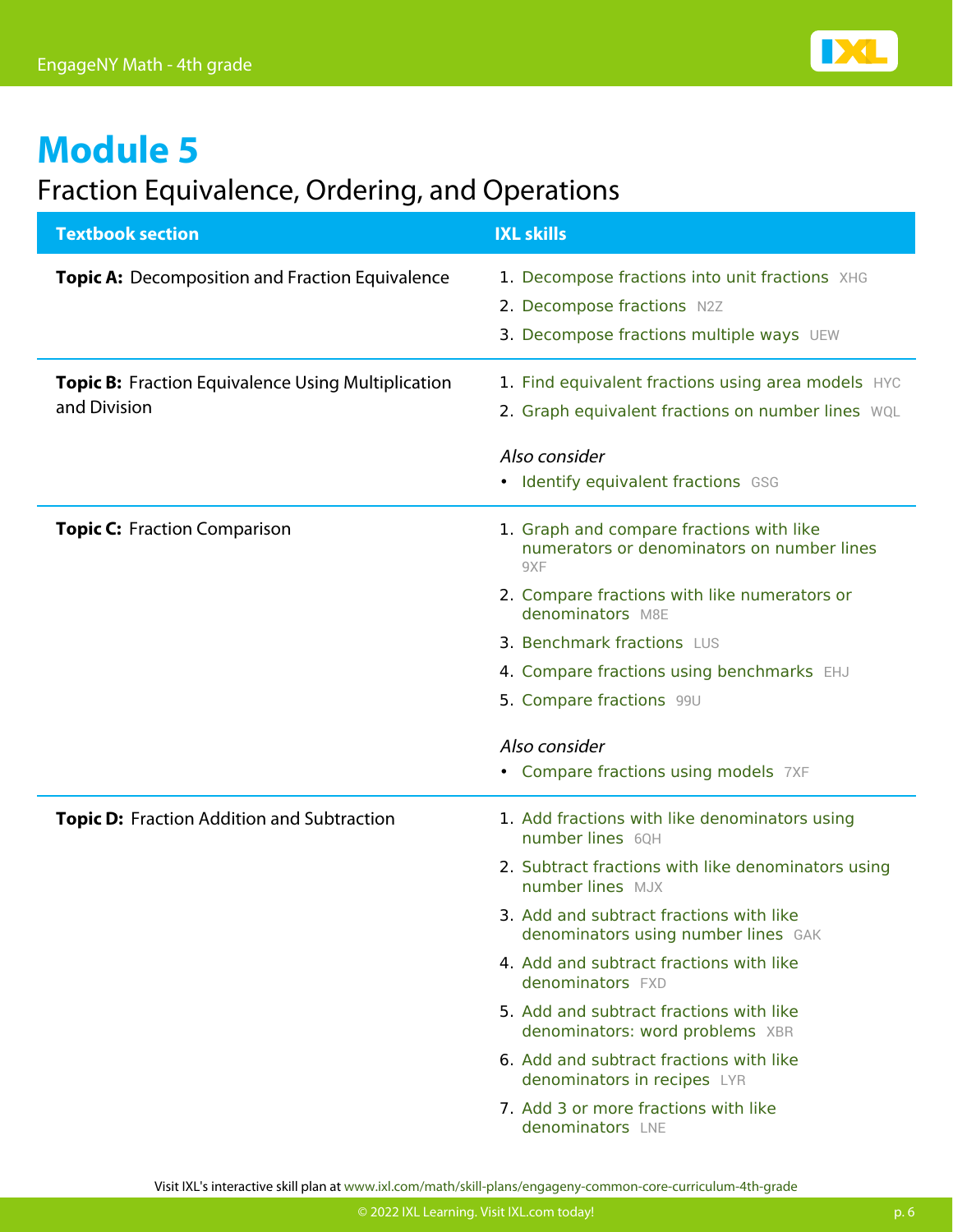

|                                                                                      | 8. Add fractions with unlike denominators 7BJ                              |
|--------------------------------------------------------------------------------------|----------------------------------------------------------------------------|
|                                                                                      | Also consider                                                              |
|                                                                                      | • Convert between improper fractions and mixed<br>numbers JFE              |
|                                                                                      | • Add fractions with unlike denominators using<br>models 6PM               |
| <b>Topic E:</b> Extending Fraction Equivalence to<br><b>Fractions Greater Than 1</b> | 1. Create and interpret line plots with<br>fractions QQB                   |
|                                                                                      | 2. Convert between improper fractions and mixed<br>numbers JFE             |
|                                                                                      | 3. Multiply unit fractions by whole numbers using<br>number lines XKJ      |
|                                                                                      | 4. Multiply unit fractions by whole numbers EXQ                            |
| Topic F: Addition and Subtraction of Fractions by<br>Decomposition                   | 1. Add and subtract mixed numbers with like<br>denominators 9AS            |
| <b>Topic G:</b> Repeated Addition of Fractions as                                    | 1. Multiply fractions by whole numbers JLH                                 |
| Multiplication                                                                       | 2. Multiply fractions by whole numbers: word<br>problems LX8               |
|                                                                                      | 3. Multiply fractions and mixed numbers by whole<br>numbers in recipes 7B3 |
|                                                                                      | Also consider                                                              |
|                                                                                      | • Create and interpret line plots with<br>fractions QQB                    |
|                                                                                      | Multiply fractions by whole numbers using<br>$\bullet$<br>number lines Q7B |
|                                                                                      | Multiply fractions by whole numbers using<br>models Y5C                    |

#### **Topic H:** Exploring a Fraction Pattern

Visit IXL's interactive skill plan at [www.ixl.com/math/skill-plans/engageny-common-core-curriculum-4th-grade](https://www.ixl.com/math/skill-plans/engageny-common-core-curriculum-4th-grade)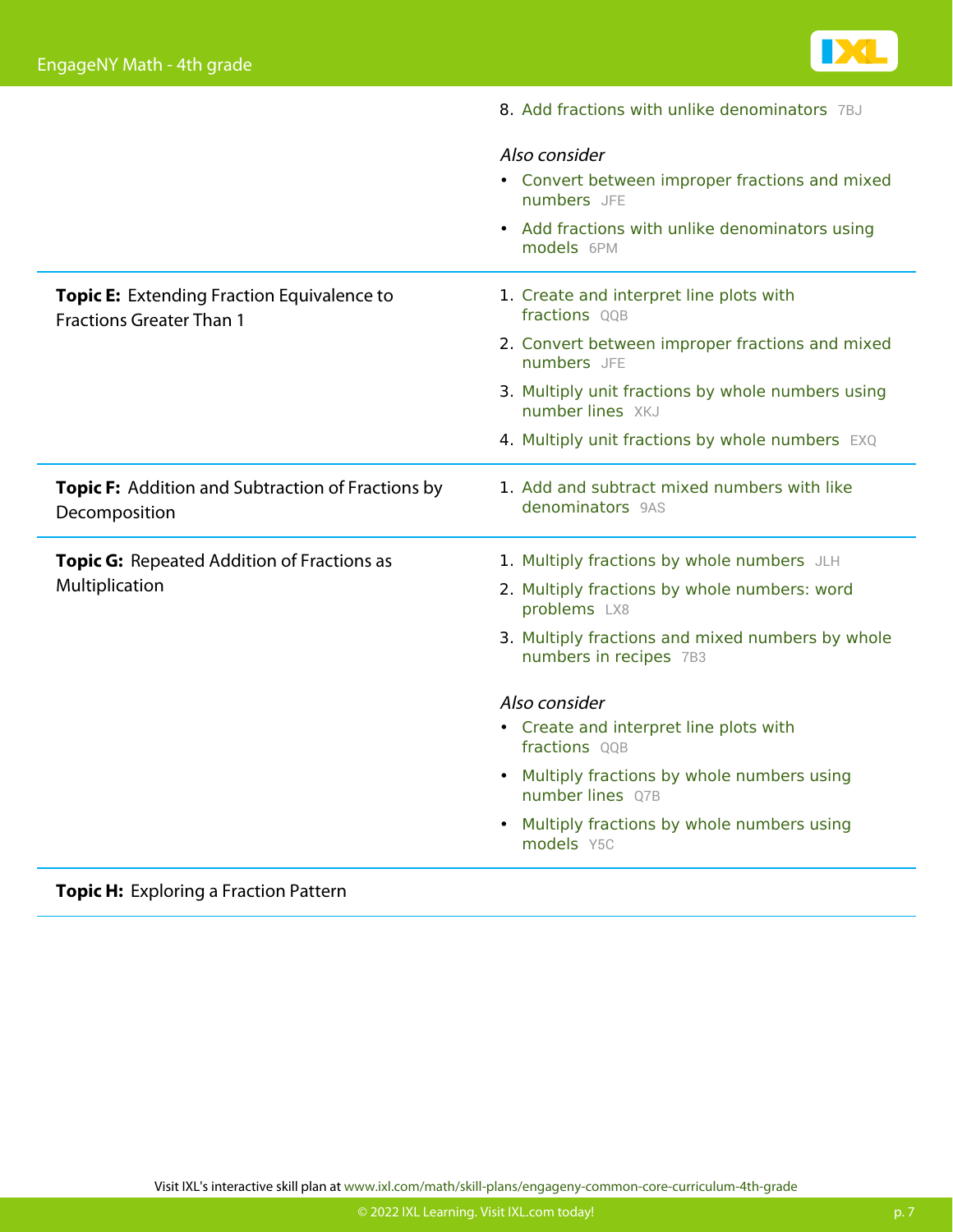

# **Module 6** Decimal Fractions

| <b>Textbook section</b>                             | <b>IXL skills</b>                                                                         |
|-----------------------------------------------------|-------------------------------------------------------------------------------------------|
| <b>Topic A: Exploration of Tenths</b>               |                                                                                           |
| <b>Topic B: Tenths and Hundredths</b>               | 1. What decimal number is illustrated? B7E                                                |
|                                                     | 2. Model decimals and fractions TPV                                                       |
|                                                     | 3. Graph decimals on number lines N93                                                     |
|                                                     | 4. Decimal number lines EWY                                                               |
|                                                     | 5. Graph fractions as decimals on number<br>lines 2N9                                     |
|                                                     | 6. Convert decimals between standard and<br>expanded form using fractions YCH             |
|                                                     | Also consider                                                                             |
|                                                     | • Fractions with denominators of 10 and 100 VLP                                           |
| <b>Topic C: Decimal Comparison</b>                  | 1. Compare decimals on number lines T2W                                                   |
|                                                     | 2. Put decimal numbers in order I LVX                                                     |
|                                                     | 3. Put decimal numbers in order II WFD                                                    |
|                                                     | 4. Compare decimals and fractions on number<br>lines 8YG                                  |
|                                                     | Also consider                                                                             |
|                                                     | • Compare money amounts EAL                                                               |
| <b>Topic D:</b> Addition with Tenths and Hundredths | 1. Identify fraction expressions with a particular<br>sum: denominators of 10 and 100 TZH |
|                                                     | 2. Solve decimal problems using diagrams WCK                                              |
| <b>Topic E:</b> Money Amounts as Decimal Numbers    | 1. Add and subtract money amounts 3Y6                                                     |
|                                                     | 2. Find the change, price, or amount paid RTE                                             |
|                                                     | 3. Price lists with addition and subtraction 92H                                          |
|                                                     | Also consider                                                                             |
|                                                     | • Count coins and bills - up to \$20 bill M67                                             |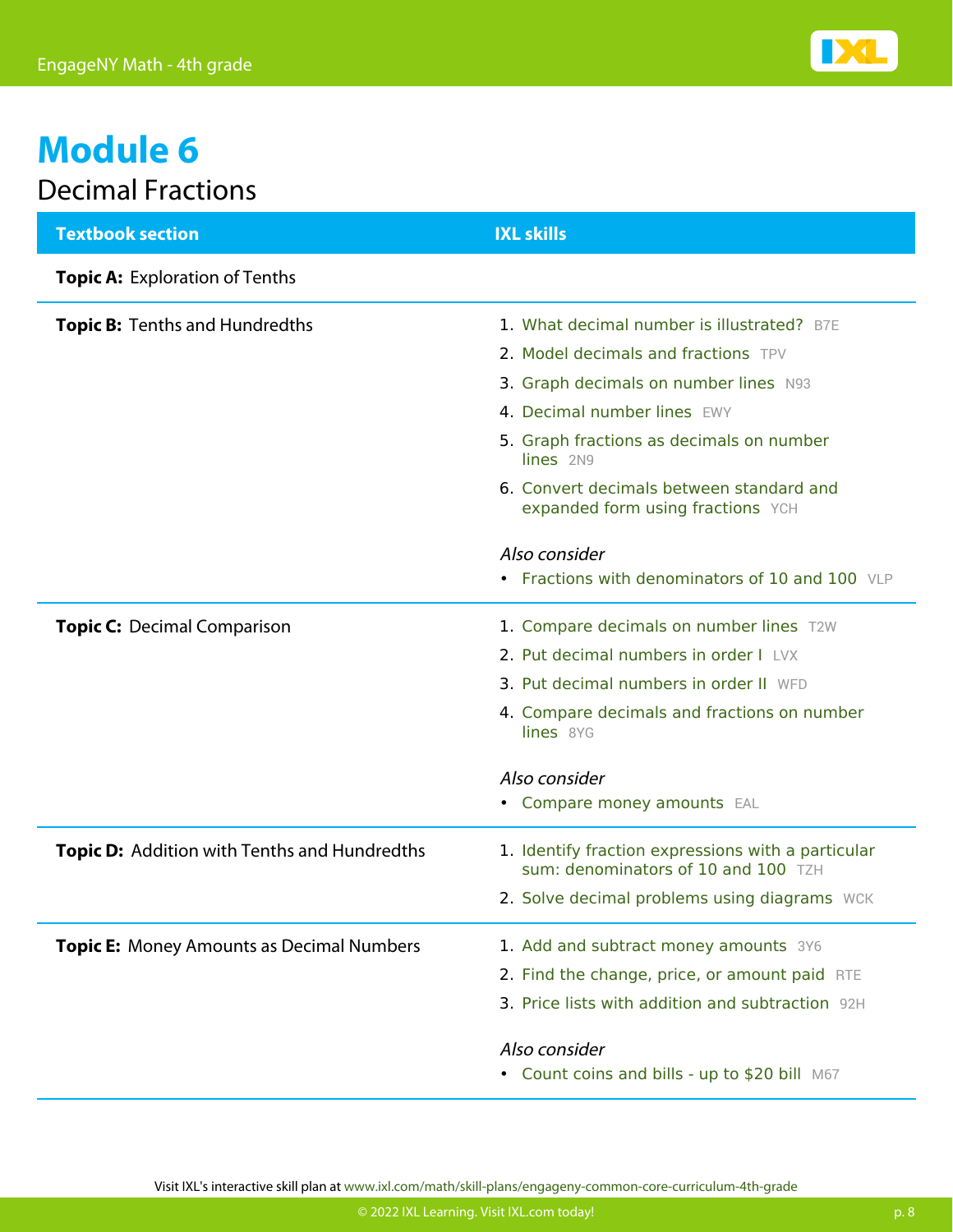

### Exploring Measurement with Multiplication

| <b>Textbook section</b>                                                     | <b>IXL skills</b>                                                                                                                                                                                                    |
|-----------------------------------------------------------------------------|----------------------------------------------------------------------------------------------------------------------------------------------------------------------------------------------------------------------|
| <b>Topic A: Measurement Conversion Tables</b>                               | 1. Compare and convert customary units of<br>volume GAA                                                                                                                                                              |
|                                                                             | Also consider<br>• Compare and convert customary units of<br>length A89<br>Compare and convert customary units DRM<br>$\bullet$<br>Compare customary units by multiplying 8U7<br>$\bullet$<br>Convert time units VNU |
| <b>Topic B:</b> Problem Solving with Measurement                            | 1. Add and subtract mixed time units VD2                                                                                                                                                                             |
|                                                                             | Also consider<br>• Compare customary units by multiplying 8U7<br>• Add and subtract mixed customary units GGD                                                                                                        |
| <b>Topic C:</b> Investigation of Measurements Expressed<br>as Mixed Numbers |                                                                                                                                                                                                                      |
| <b>Topic D: Year in Review</b>                                              | 1. Prime and composite: up to 20 TNF                                                                                                                                                                                 |
|                                                                             | 2. Add two numbers up to seven digits PFA                                                                                                                                                                            |
|                                                                             | 3. Subtract numbers up to seven digits VPX                                                                                                                                                                           |
|                                                                             | 4. Multiply 1-digit numbers by 2-digit<br>numbers GDW                                                                                                                                                                |
|                                                                             | 5. Multiply 1-digit numbers by 3-digit or 4-digit<br>numbers PPM                                                                                                                                                     |
|                                                                             | 6. Multiply using the distributive property LXG                                                                                                                                                                      |
|                                                                             | 7. Multiply a 2-digit number by a 2-digit<br>number MLC                                                                                                                                                              |
|                                                                             | 8. Divide 2-digit numbers by 1-digit numbers 4T7                                                                                                                                                                     |
|                                                                             | 9. Divide larger numbers by 1-digit numbers GE8                                                                                                                                                                      |
|                                                                             | 10. Count coins and bills - up to \$20 bill M67                                                                                                                                                                      |
|                                                                             | 11. Which metric unit is appropriate? FPM                                                                                                                                                                            |